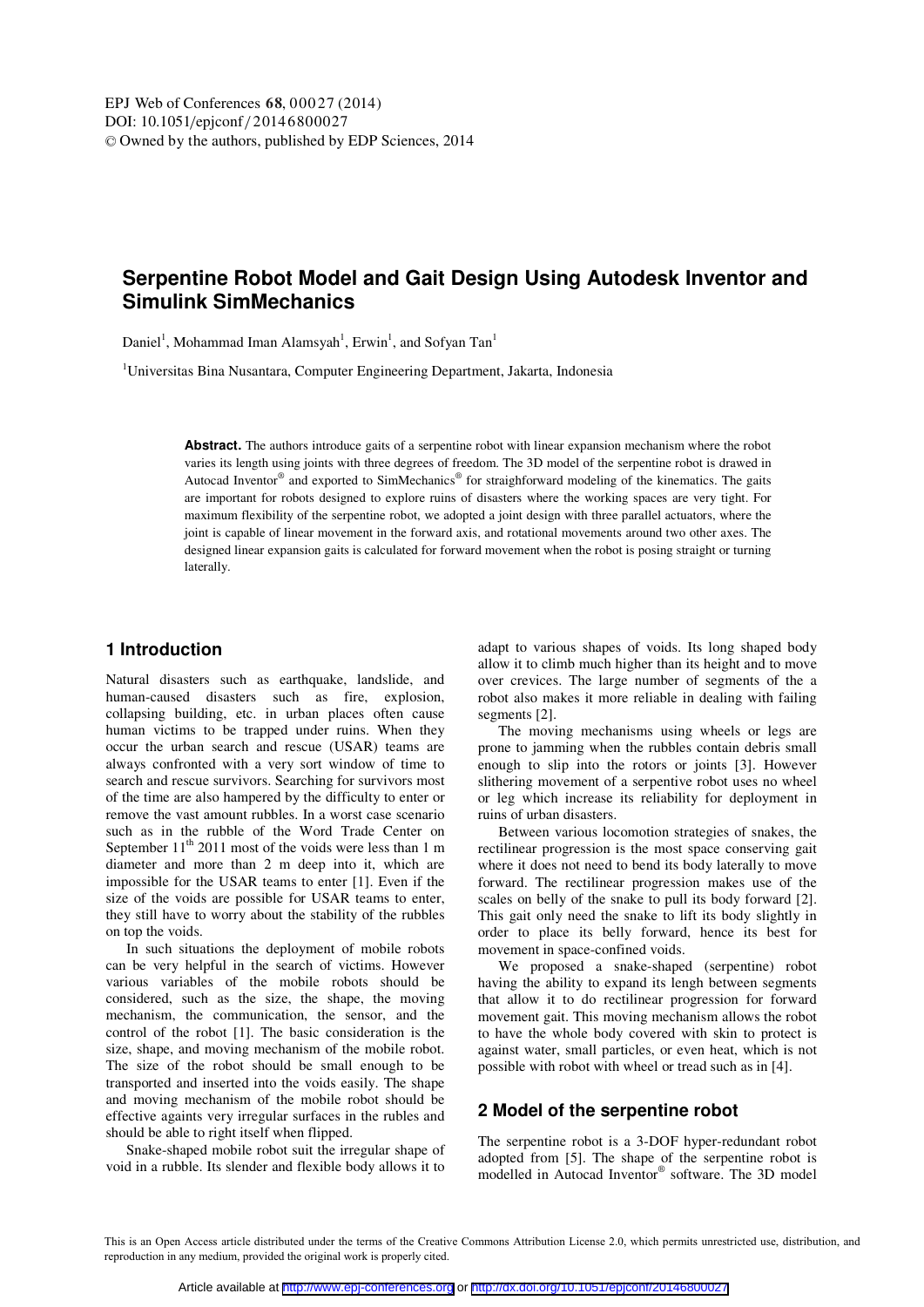of the robot is then exported to Simulink<sup>®</sup> (MATLAB<sup>®</sup>) in order to model the kinematic of the robot using SimMechanics® add-on. The kinematic model in Simulink® can be driven to evaluate the gait of serpentine robot.



**Fig. 1.** A segment design of the serpentine robot (adopted from [5]).

The design of each segment of the serpentine robot, adopted from [5], is shown in Fig 1. The labels are described below:

- $K_0$ : lower plate frame
- $K_1$ : upper plate frame
- $R$ : radius of each plate
- $L$ : length of linkage between plates
- $B_i$ : spherical joint *i* at folding linkage *i*
- $O_0$ : origin of lower plate frame
- $O_1$ : origin of upper plate frame
- $\bullet$   $\alpha_i$ : angle between linkage *i* and plate

The serpentine robot has 4 segments, each formed by a circular upper plate and a circular lower plate. The two plates are supported by three folding linkages distributed evenly at 120 degree from each others, each shown in Fig 2. The choice of 120 degree is trivial to simplify the mathematical model and the construction.



**Fig. 2.** Each segment looking through the upper plate, showing the folding linkage (adopted from [5]).

Each folding linkage that connect the upper and lower plate is consisted of the upper and lower linkages. The upper and lower linkage is connected by a spherical joint. Each linkage is connected to the plate by a revolute joint.

3D model of a segment in Autodesk Inventor is shown in Fig 3, while 3D model of a 4-segments serpentine robot is shown in Fig 4. The 3D model of the serpentine robot is exported to SimMechanics<sup>®</sup> using the SMLink add-on in the Autodesk Inventor.

Portion of the resulting model in SimMechanics® is shown in Fig 5, where plate 2 is connected to plate 1

through three linkages (Link 1A, 1B, and 1C), and plate 3 is connected to plate 2 also through three folding linkages  $(Link 2A, 2B, and 2C).$ 



**Fig. 3.** 3D model of a segment created in Inventor®.



**Fig. 4.** 3D model of the serpentine robot created in Inventor®.



**Fig. 5.** Portion of the forward kinematic model of the serpentine robot in SimMechanics®.



**Fig. 6.** Model of each folding linkage in each segment of the serpentine robot in SimMechanics<sup>®</sup>.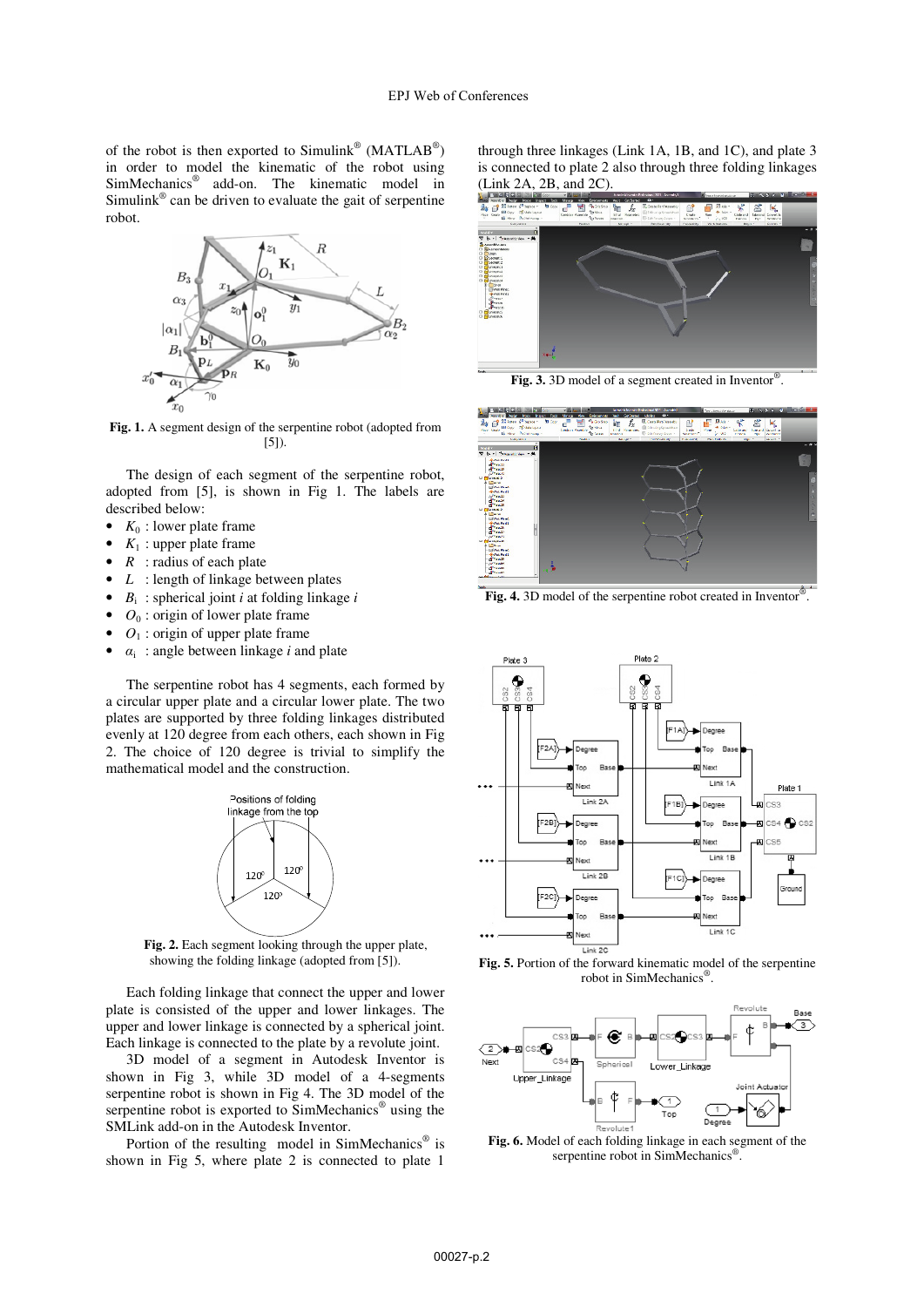The detail model of each folding linkage is shown in Fig 6. Each folding linkage is consisted of the upper linkage and lower linkage which are connected by a spherical joint. The lower linkage is connected to the lower (base) plate through a revolute joint and the upper linkage is connected to the upper (top) plate. Upper end of the upper linkage is virtually at the same position of the lower end of the lower linkage of the next segment, therefor they are connected (through port Next).

At each segment the three angles  $\alpha_i$  of the revolute joint between the lower lingkage and the lower plate can be given to the joint actuator. The position of all plates can be calculated given the set of angles  $\alpha_i$  at each segment, hence enabling forward kinematic of the serpentine robot.

In order to calculate the set of angles  $\alpha_i$  at each segment, we used the inverse kinematic equation solved in [5].

#### **3 Linear expansion rectilinear gait**

The three parallel actuators design gives the segment three degrees of freedom, which are rotation around the x and y axes and linear translation along the z axis. The linear translation allows the segment to lengthen or shorten the distance between two plates. The other two degrees of freedom enable the serpentine robot to bend lateraly for turning even when the body of the robot is rotated around its length. This means that the serpentine robot can still move even when it is flipped around.

The linear expansion rectilinear gait adopted the stretching motion of the serpentine robot as described in [6]. However to simpify the gait design, we assume that the skin of the serpentine robot has a coefficient of friction of zero in the forward direction and infinite in the reverse direction. Therefore the robot does not have to raise its body in order to move its belly forward and does not slip when it pulls the belly backward. This is the approximation of the coefficient of friction between the scales on the belly of a snake and the ground.

In order for the serpentine robot to move forward it only has to expand/contract the length of the odd segments while contracting/expanding the length of the even segments respectively. Simply by repeating the expanding and contracting of the pair of segments accordingly will allow the serpentine robot to move straight forward continuously.

The movement sequence for straight forward movement is shown in Fig 7. In the first step the even segments expand by a certain distance while the odd segments contract by the same amount. Because the coefficient of friction is smaller in the forward direction some plates move forward while others stay. The normal distances of the segments are depicted by the gray dashed lines. In the second step the head and tail plates of the serpentine robots stay in position while the two middle plates move forward. The head and tail of the serpentine robot move forward again at the third step.

For forward movement while turning the segments have to rotate laterally while expanding or contracting. Moreover, the expansion distance differs from the contraction distance.



**Fig. 7.** Straight forward gait of the serpentine robot.



**Fig. 8.** The geometric of expanding and contracting of the segments for serpentine robot moving forward while turning.

The geometric for the expansion and contraction while turning is shown in Fig 8 where only two segments are shown, while the fourth segment is the head of the serpentine robot. The new angles of the third and fourth segment are  $\theta_1$  and  $\theta_2$  respectively after each step, while their previous angles are  $\theta_{1o}$  and  $\theta_{2o}$  respectively. Similarly the new lengths of the third and fourth segment are  $r_1$  and  $r_2$  respectively after each step, while their previous lengths are *r*1o and *r*2o respectively.

It can be shown that if the third segment change its length from  $r_{10}$  to  $r_1$  and the initial angle of the fourth segment with respect to the third segment is  $\theta_{20}$ , then the fourth segment has to change its length from  $r_{20}$  to  $r_2$ where

$$
r_2 = r_{2o} - \sqrt{{r_{1x}}^2 + {\Delta r_{1y}}^2}
$$
 (1)

The 3<sup>rd</sup> segment also has to rotate from  $\theta_{10}$  to  $\theta_1$  where

$$
r_{1y} = r_1 \cos(\theta_1)
$$
  
\n
$$
\Delta r_{1y} = r_1 \cos(\theta_1) - r_{1o} = r_1 \cos(\theta_1) - A
$$
  
\n
$$
r_{1x} = r_1 \sin(\theta_1)
$$
  
\n
$$
\tan(\theta_{2o}) = \frac{r_{1x}}{\Delta r_{1y}} = B
$$
  
\n
$$
B \cos(\theta_1) - \sin(\theta_1) = \frac{AB}{r_1}
$$